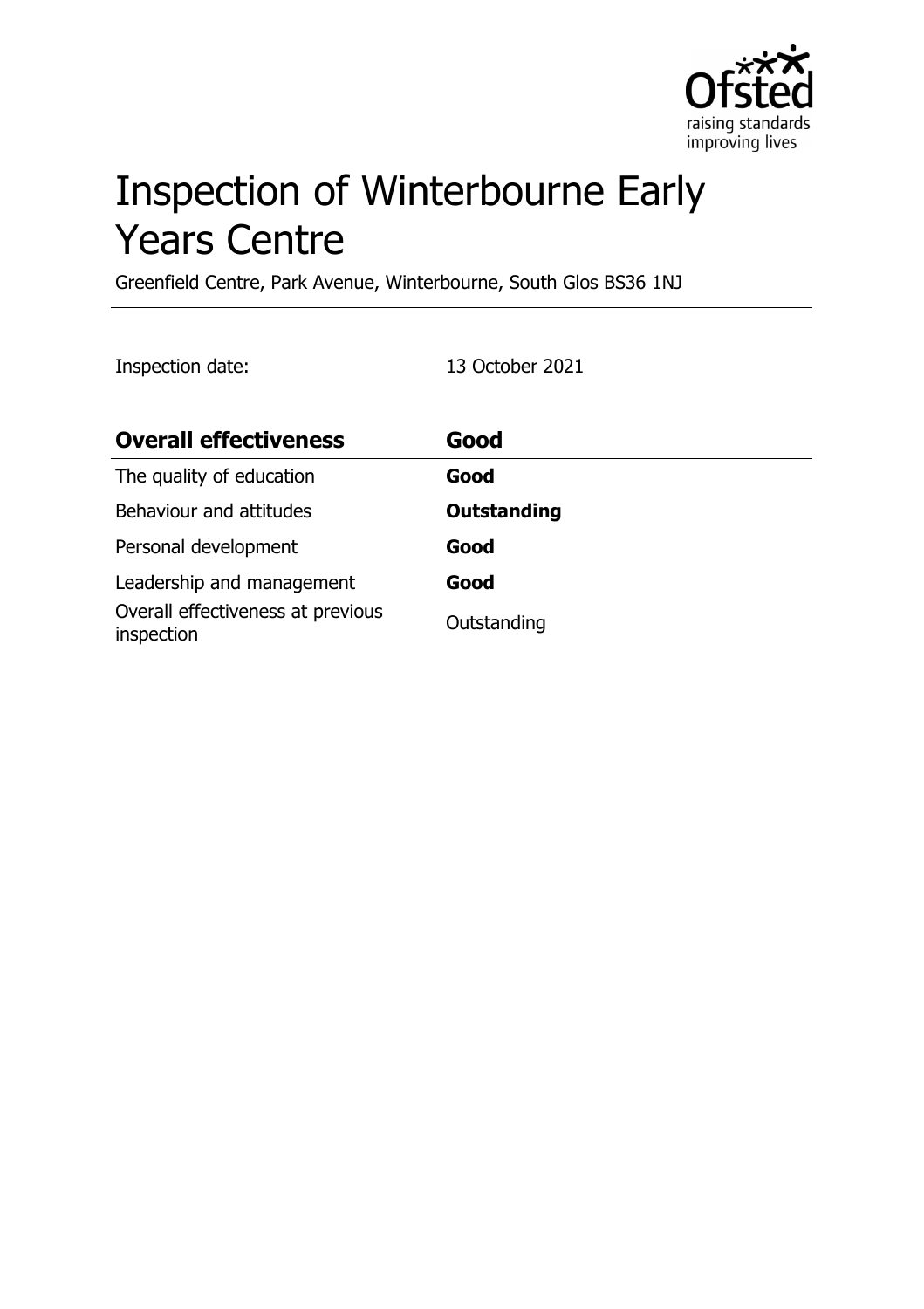

# **What is it like to attend this early years setting?**

#### **The provision is good**

Children behave exceptionally well. They take turns with resources, show respect for each other's ideas and play beautifully together. Staff use their training and experience highly effectively to support children in their behaviour, especially following prolonged absences due to the COVID-19 pandemic. Staff implement consistent strategies, for example gentle reminders to children about using kind hands and providing clear behaviour expectations to calm enthusiastic action games.

Children thoroughly enjoy stories that help them to recognise how they feel and help them to match their emotions to a colour. Children are beginning to use these visual reminders to identify facial expressions and draw their own to show how they feel. Friendly and approachable staff are highly respectful and acknowledge children's emotions to help them make good choices and improve how they feel. Children make independent choices and are motivated to learn in a stimulating learning environment. They actively choose resources from the art trolley and are encouraged to develop their creative ideas. Children choose whether to take their creations home or to display them on a low-level display board, which they are encouraged to do for themselves.

Children feel safe and have a strong sense of belonging. They learn about themselves and the different families that attend the setting. For example, staff use the family display board well to spark conversations to help children think about their own family and those of their friends.

## **What does the early years setting do well and what does it need to do better?**

- $\blacksquare$  Staff carefully consider the learning environment and provide a wealth of exciting and enriching experiences. These reflect children's interests and support their next steps successfully. For example, staff readily adapt the home corner to represent the children who attend and their home experiences. There are a good range of visual reminders to support children's learning and their developing communication skills. For example, there are photographs of children engaging in cooking activities placed strategically in the home corner. Staff ensure that there are appropriate resources and the corresponding recipes for children to use in their imaginative play.
- Staff know their key children well. They assess and monitor children's progress accurately, and actively involve parents in their children's learning. Parents provide essential information when children start at the setting. These are regularly updated to ensure that staff have a clear picture of children's learning at home and any changes in their home life.
- $\blacksquare$  There is effective support for children with additional needs. Staff carefully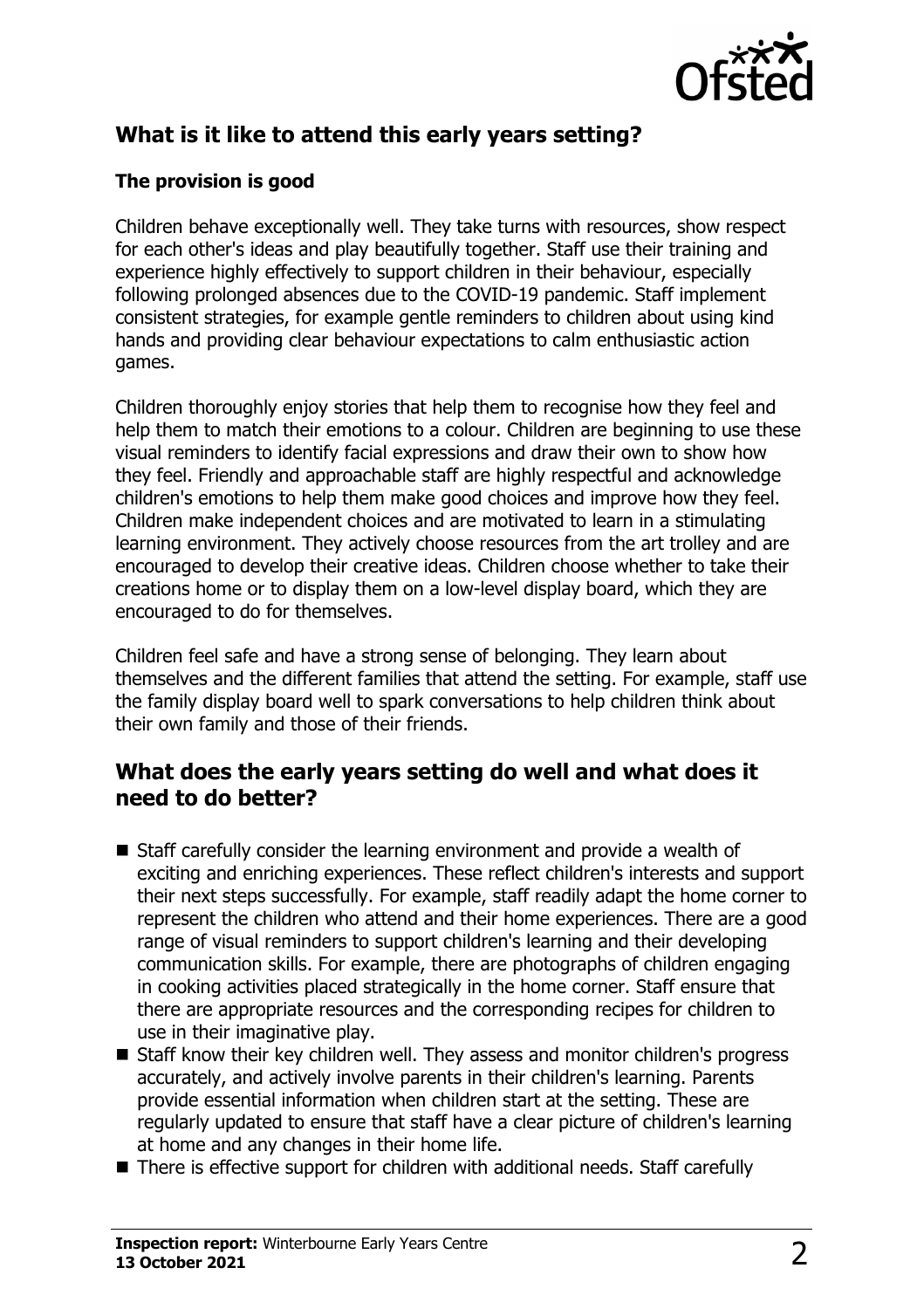

consider each child's individual needs and provide tailored support. Leaders and managers use additional funding successfully to provide a broader range of experiences to progress learning. For example, additional resources have been acquired to support children who learn better outside and resources to encourage children's concentration.

- Staff working with the younger children model language well to extend children's thinking and vocabulary. For example, they encourage children to think about where they may find worms. Staff commentate on their actions as they move stumps and artificial turf to provide a greater range of vocabulary. Older children confidently explain how to use tools to make 'dragon sneezes'. At times, staff do not give children the time they need to process questions and to think of a response before staff answer for them.
- $\blacksquare$  Staff provide children with clear explanations to help them learn to keep themselves safe. During forest school activities, older children complete risk assessments before they start exploring the woodland area. Children decide to mark an area where there has been fox activity with flour, showing excellent understanding of how to identify when an area is not safe. Children use tools safely, such as the drill to make holes in the tree stumps. They listen carefully to instructions and wait patiently for their turn. Children explore nature confidently, showing curiosity in the range of creatures they find.
- Younger children engage in 'risky play' enthusiastically, under the close supervision of staff. For example, children move a small ladder to the tree and keenly show how they can climb the tree to look for bugs. Children show pride in their achievements and develop high levels of self-esteem.
- Younger children relish activities, such as the 'blue bucket'. They are focused and show good listening and attention. Children understand the expectation to look and not touch the exciting resources. Children's behaviour is impeccable. However, at times, the quality of staff interactions during these group activities does not always model the purpose of the activity.
- Leaders, managers and staff evaluate the setting well. They regularly reflect on the experiences of children and have a clear plan for improvement. For example, in the pre-school room, staff have created choosing boards. This has particularly supported those children who are less confident and/or less verbal to be involved in their own learning.

## **Safeguarding**

The arrangements for safeguarding are effective.

Children are cared for in a safe and secure environment. Careful consideration has been given to ensure children cannot leave the premises unattended. The new systems imposed have been well managed and are clearly understood by staff, parents and children. Leaders, managers and staff have good understanding of their roles and responsibilities to protect children. They understand the indicators that a child may be at risk of harm. They have effective systems for recording and reporting concerns about a child or an adult working in the setting to appropriate agencies. They know to follow up with parents and other agencies when children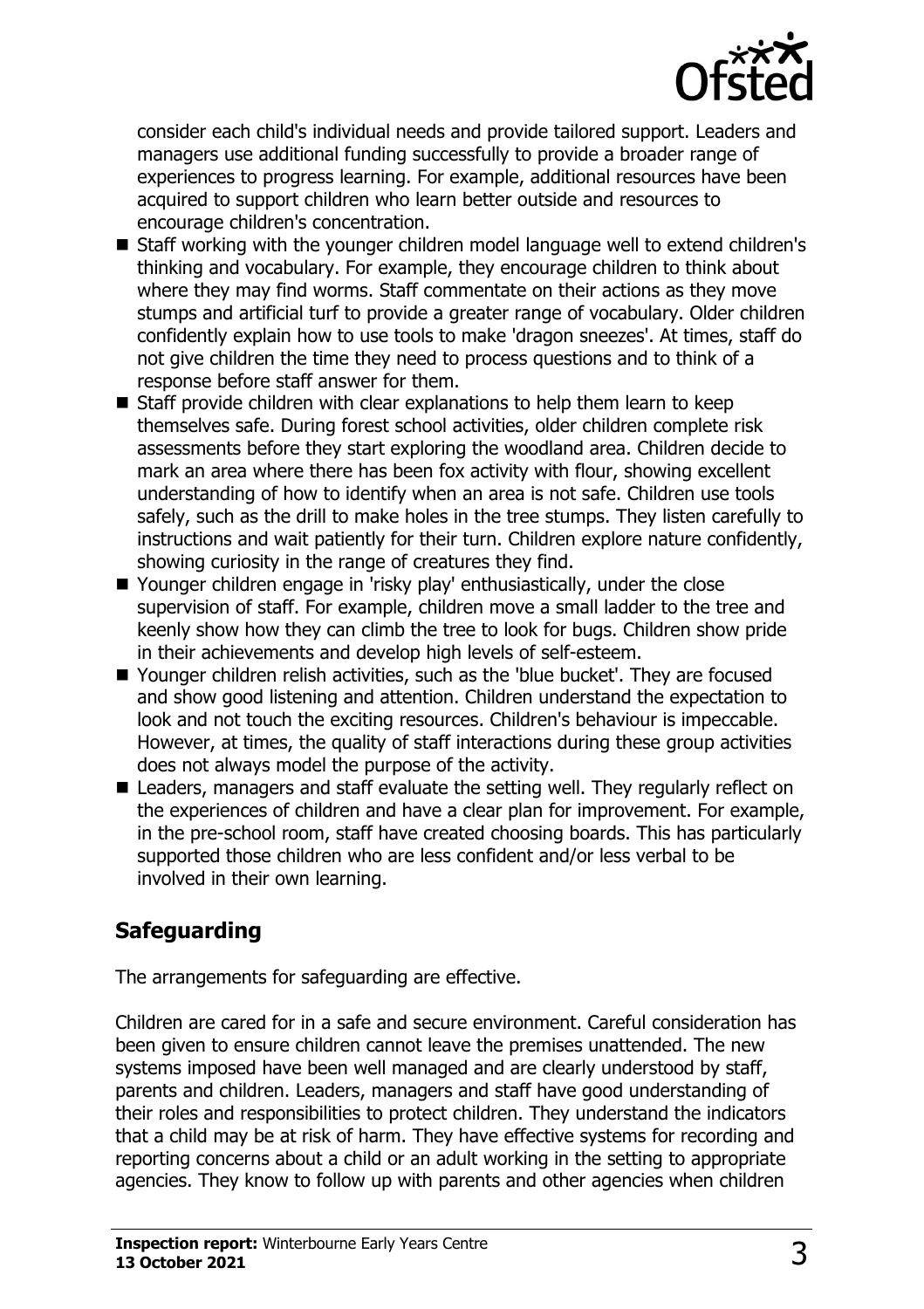

are absent and help to find solutions to improve attendance. There are robust recruitment and induction systems to ensure that staff are suitable for their roles.

#### **What does the setting need to do to improve?**

#### **To further improve the quality of the early years provision, the provider should:**

- $\blacksquare$  provide children with time to respond to questions to support their language and thinking skills even further
- $\blacksquare$  develop further staff understanding of their roles in group activities to better support children's learning.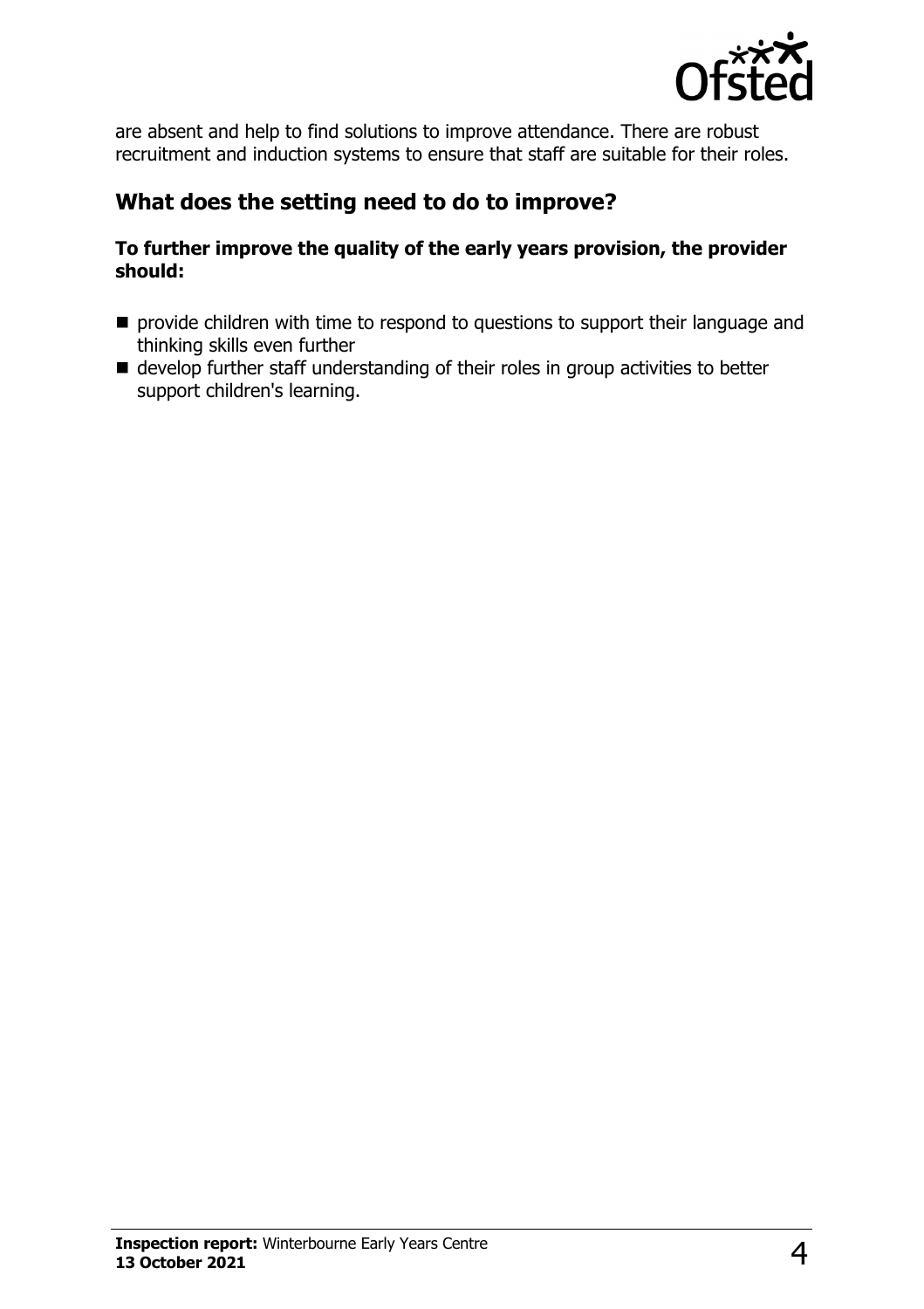

| <b>Setting details</b>                              |                                                                                      |
|-----------------------------------------------------|--------------------------------------------------------------------------------------|
| Unique reference number                             | 136082                                                                               |
| <b>Local authority</b>                              | South Gloucestershire                                                                |
| <b>Inspection number</b>                            | 10126080                                                                             |
| <b>Type of provision</b>                            | Childcare on non-domestic premises                                                   |
| <b>Registers</b>                                    | Early Years Register, Compulsory Childcare<br>Register, Voluntary Childcare Register |
| Day care type                                       | Sessional day care                                                                   |
| Age range of children at time of<br>inspection      | $2$ to 4                                                                             |
| <b>Total number of places</b>                       | 44                                                                                   |
| Number of children on roll                          | 50                                                                                   |
| Name of registered person                           | Winterbourne Early Years Centre Committee                                            |
| <b>Registered person unique</b><br>reference number | RP902171                                                                             |
| <b>Telephone number</b>                             | 01454 773 781                                                                        |
| Date of previous inspection                         | 1 July 2015                                                                          |

## **Information about this early years setting**

Winterbourne Early Years Centre registered in 1996. It operates from premises in the Greenfield Centre in Winterbourne, South Gloucestershire. The setting opens from 9am until 3pm Monday to Friday, during term time only. The voluntary committee employs 15 staff to work directly with the children; of these, two hold early years qualifications at level 5, 11 hold early years qualifications at level 3 and one holds an early years qualification at level 2. The setting receives funding for the provision of free early years education for children aged two, three and four years.

## **Information about this inspection**

**Inspector** Rachael Williams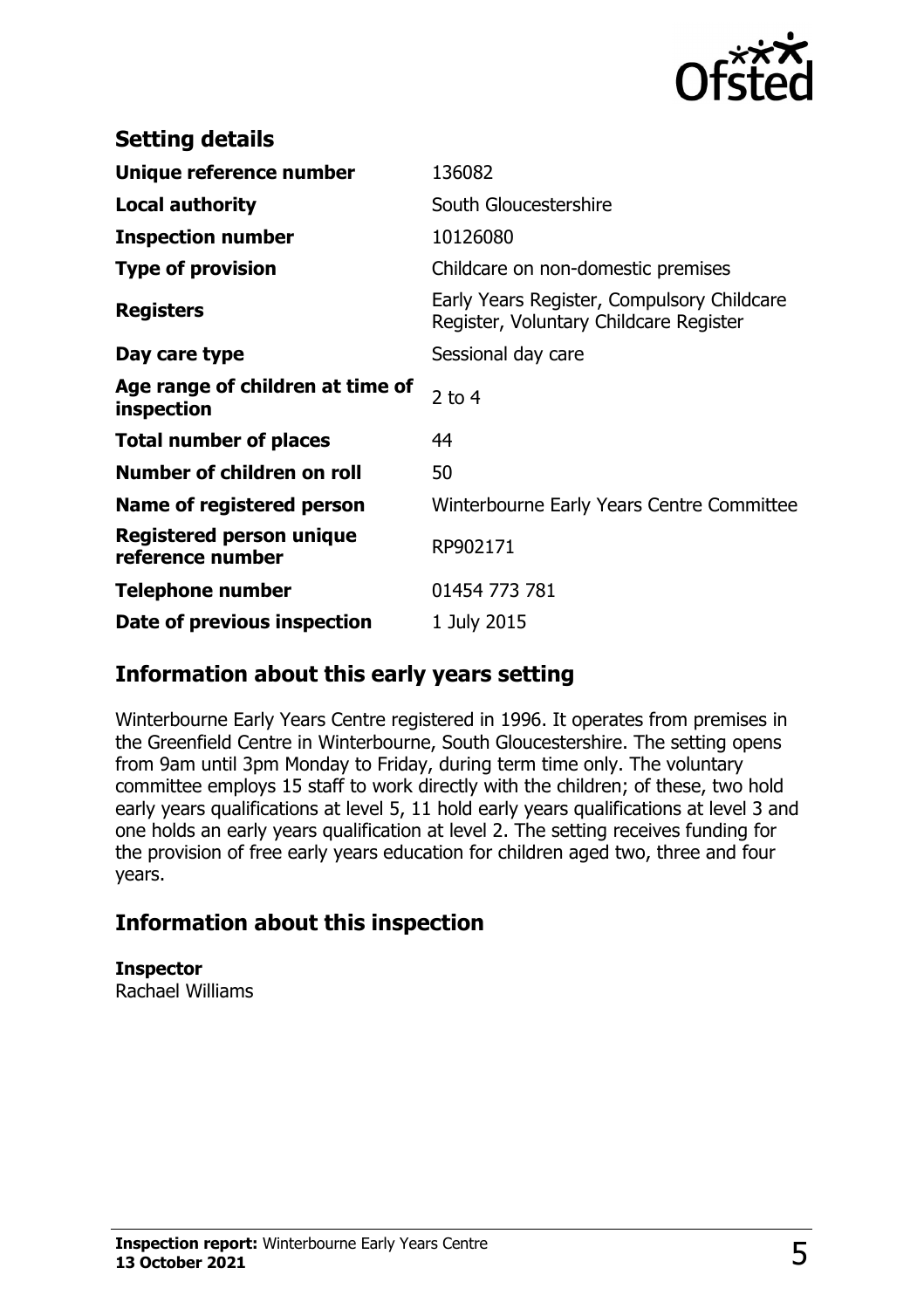

#### **Inspection activities**

- $\blacksquare$  This was the first routine inspection the setting received since the COVID-19 pandemic began. The inspector discussed the impact of the pandemic with the setting and has taken that into account in their evaluation of the setting.
- $\blacksquare$  The manager and the inspector completed a learning walk together to discuss the curriculum and organisation of the early years centre.
- The manager and the inspector conducted a joint observation in the two-yearold room.
- $\blacksquare$  The inspector spoke with parents during the inspection and considered their written views.
- $\blacksquare$  The inspector spoke with the management team, staff and children at convenient times during the inspection.
- A sample of documentation was viewed.

We carried out this inspection under sections 49 and 50 of the Childcare Act 2006 on the quality and standards of provision that is registered on the Early Years Register. The registered person must ensure that this provision complies with the statutory framework for children's learning, development and care, known as the early years foundation stage.

If you are not happy with the inspection or the report, you can [complain to Ofsted](http://www.gov.uk/complain-ofsted-report).